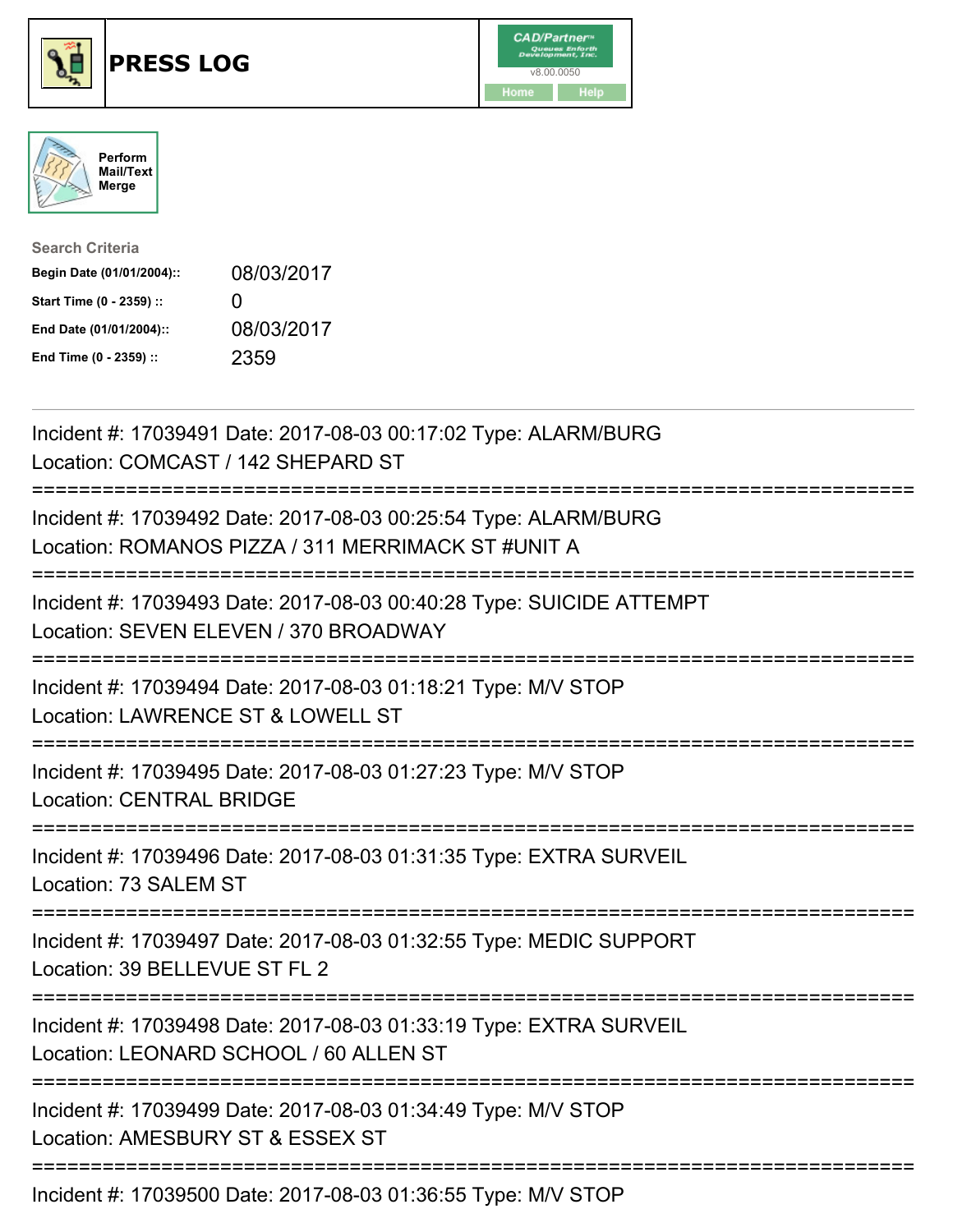Location: S BROADWAY & SALEM ST =========================================================================== Incident #: 17039501 Date: 2017-08-03 01:46:23 Type: M/V STOP Location: BELLEVUE ST & HAVERHILL ST =========================================================================== Incident #: 17039502 Date: 2017-08-03 01:47:37 Type: M/V STOP Location: BROADWAY & MANCHESTER ST =========================================================================== Incident #: 17039503 Date: 2017-08-03 01:55:34 Type: M/V STOP Location: LAWRENCE ST & PARK ST =========================================================================== Incident #: 17039504 Date: 2017-08-03 01:59:52 Type: EXTRA SURVEIL Location: ARLINGTON SCHOOL / 150 ARLINGTON ST =========================================================================== Incident #: 17039505 Date: 2017-08-03 02:00:00 Type: EXTRA SURVEIL Location: LEONARD SCHOOL / 60 ALLEN ST =========================================================================== Incident #: 17039506 Date: 2017-08-03 02:05:23 Type: M/V STOP Location: JAMAICA ST & S UNION ST =========================================================================== Incident #: 17039507 Date: 2017-08-03 02:06:08 Type: EXTRA SURVEIL Location: CENTRAL CATHOLIC HIGH SCHOOL / 300 HAMPSHIRE ST =========================================================================== Incident #: 17039508 Date: 2017-08-03 02:16:05 Type: M/V STOP Location: NEWTON ST & SALEM ST =========================================================================== Incident #: 17039509 Date: 2017-08-03 02:17:54 Type: EXTRA SURVEIL Location: WEATHERBEE SCHOOL / 75 NEWTON ST =========================================================================== Incident #: 17039510 Date: 2017-08-03 02:24:51 Type: EXTRA SURVEIL Location: LAWRENCE HIGH SCHOOL / 75 N PARISH RD =========================================================================== Incident #: 17039511 Date: 2017-08-03 02:45:11 Type: M/V STOP Location: EXCHANGE ST & PARK ST =========================================================================== Incident #: 17039512 Date: 2017-08-03 02:50:08 Type: M/V STOP Location: HAMLET ST & JEFFERSON ST =========================================================================== Incident #: 17039513 Date: 2017-08-03 02:53:08 Type: EXTRA SURVEIL Location: FROST SCHOOL / 33 HAMLET ST ===========================================================================

Incident #: 17039514 Date: 2017-08-03 02:55:11 Type: M/V STOP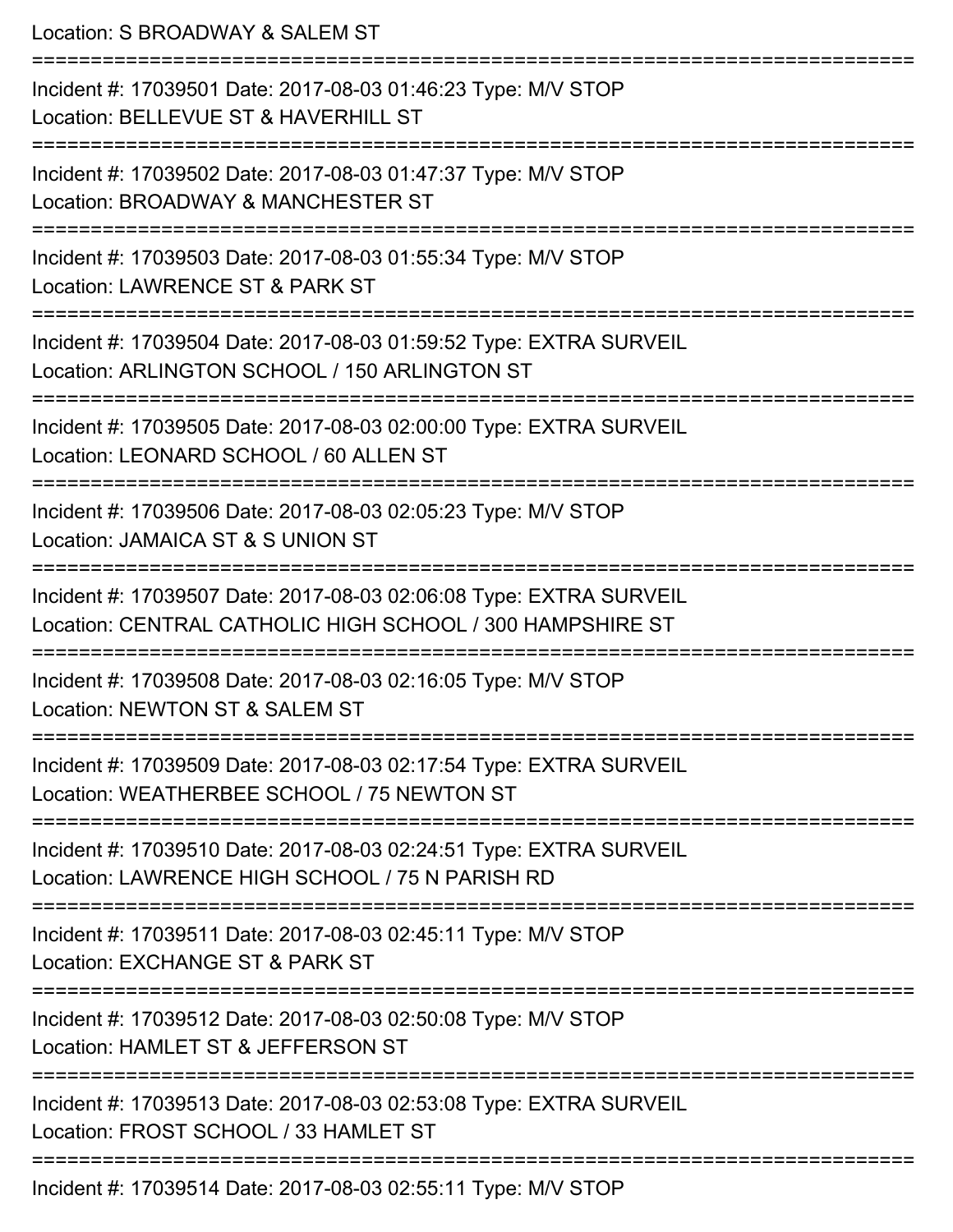| Incident #: 17039515 Date: 2017-08-03 03:31:05 Type: MEDIC SUPPORT<br>Location: 59 GROTON ST                                     |
|----------------------------------------------------------------------------------------------------------------------------------|
| Incident #: 17039516 Date: 2017-08-03 03:40:05 Type: ALARM/BURG<br>Location: AUTO MUSIC / 273 S UNION ST                         |
| Incident #: 17039517 Date: 2017-08-03 03:48:56 Type: M/V STOP<br>Location: 205 BROADWAY                                          |
| Incident #: 17039519 Date: 2017-08-03 04:07:27 Type: EXTRA SURVEIL<br>Location: 7-ELEVEN / 374 BROADWAY                          |
| Incident #: 17039518 Date: 2017-08-03 04:08:59 Type: M/V STOP<br>Location: BROADWAY & CROSS ST                                   |
| Incident #: 17039520 Date: 2017-08-03 04:22:33 Type: EXTRA SURVEIL<br>Location: LEONARD SCHOOL / ALLEN ST & GENERAL ST           |
| Incident #: 17039521 Date: 2017-08-03 04:35:54 Type: MV/BLOCKING<br>Location: TOW / 101 FOSTER ST                                |
| Incident #: 17039522 Date: 2017-08-03 04:41:44 Type: NOISE ORD<br>Location: BAILEY ST & S UNION ST                               |
| Incident #: 17039523 Date: 2017-08-03 05:10:56 Type: DRUG OVERDOSE<br>Location: 265 AMES ST<br>------------------                |
| Incident #: 17039524 Date: 2017-08-03 06:57:09 Type: M/V STOP<br>Location: CANAL ST & UNION ST                                   |
| Incident #: 17039525 Date: 2017-08-03 07:11:21 Type: M/V STOP<br>Location: BRADFORD ST & WINSLOW PL                              |
| Incident #: 17039526 Date: 2017-08-03 08:30:03 Type: CK WELL BEING<br>Location: MERRIMACK VALLEY CREDIT UNION / 500 MERRIMACK ST |
| Incident #: 17039527 Date: 2017-08-03 08:31:12 Type: SUS PERS/MV<br>Location: GENERAL ST & UNION ST                              |
| Incident #: 17039528 Date: 2017-08-03 08:57:13 Type: DISABLED MV                                                                 |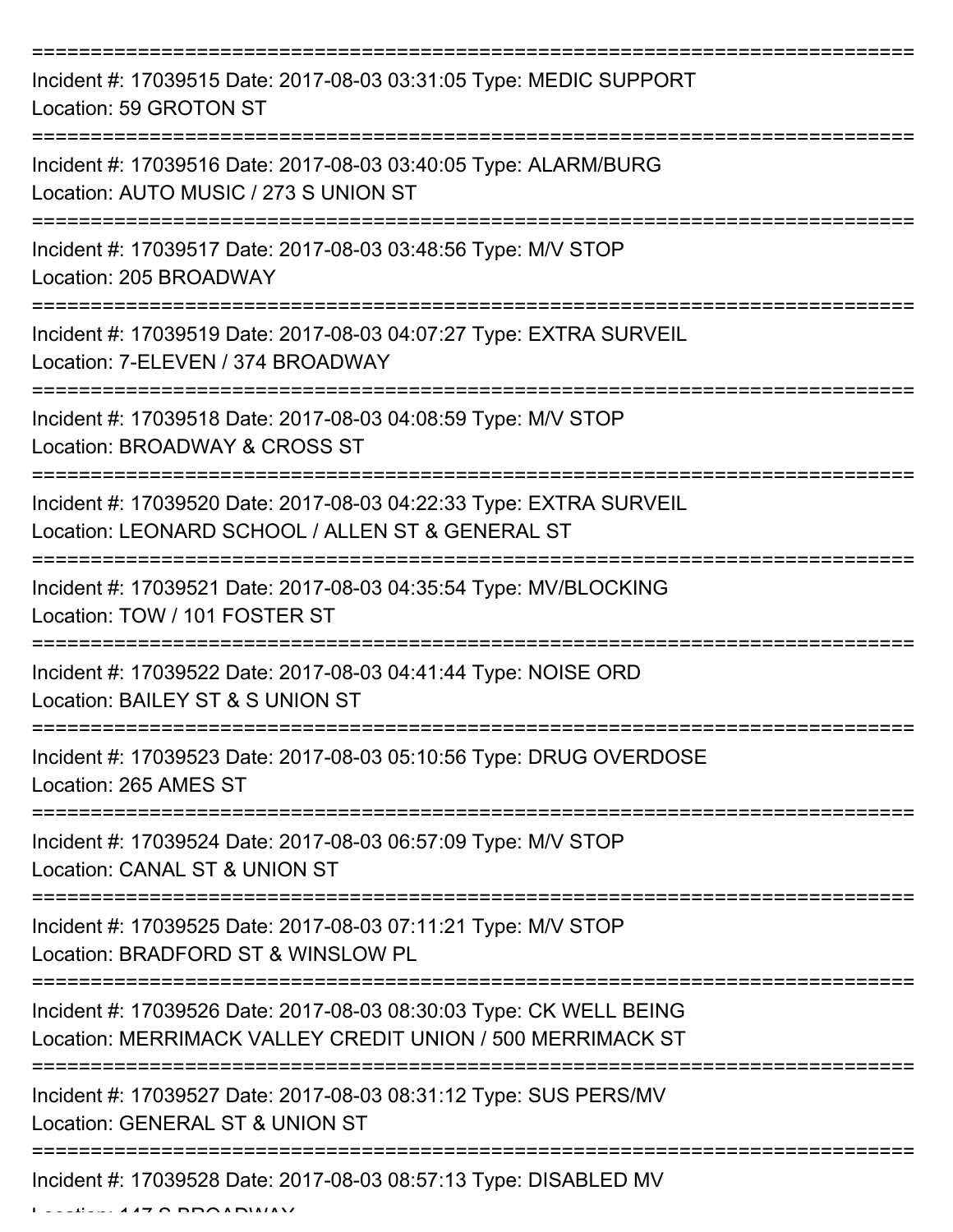| Incident #: 17039529 Date: 2017-08-03 09:09:36 Type: UNWANTEDGUEST<br>Location: 4 UNION ST                            |
|-----------------------------------------------------------------------------------------------------------------------|
| Incident #: 17039531 Date: 2017-08-03 09:27:49 Type: MEDIC SUPPORT<br>Location: 151 S UNION ST                        |
| Incident #: 17039530 Date: 2017-08-03 09:28:16 Type: MEDIC SUPPORT<br>Location: 127 S BROADWAY                        |
| Incident #: 17039532 Date: 2017-08-03 09:33:43 Type: MAN DOWN<br><b>Location: MERRIMACK ST</b>                        |
| Incident #: 17039533 Date: 2017-08-03 09:35:50 Type: MEDIC SUPPORT<br>Location: HOLIDAY INN EXPRESS / 224 WINTHROP AV |
| Incident #: 17039534 Date: 2017-08-03 10:01:34 Type: HIT & RUN M/V<br>Location: 44 BASSWOOD ST                        |
| Incident #: 17039535 Date: 2017-08-03 10:06:27 Type: M/V STOP<br><b>Location: MELROSE ST</b>                          |
| Incident #: 17039536 Date: 2017-08-03 10:08:46 Type: OUTSIDE WORK<br>Location: TOW / 368 HAMPSHIRE ST                 |
| Incident #: 17039537 Date: 2017-08-03 10:09:29 Type: SUICIDE ATTEMPT<br>Location: 1 PARKER ST                         |
| Incident #: 17039538 Date: 2017-08-03 10:09:52 Type: M/V STOP<br><b>Location: 18 LAWRENCE ST</b>                      |
| Incident #: 17039539 Date: 2017-08-03 10:18:29 Type: M/V STOP<br>Location: 205 BROADWAY                               |
| Incident #: 17039540 Date: 2017-08-03 10:20:49 Type: DISABLED MV<br>Location: COLUMBIA GAS / 55 MARSTON ST            |
| Incident #: 17039541 Date: 2017-08-03 10:23:48 Type: INVESTIGATION<br>Location: 2 APPLETON STREET                     |
| Incident #: 17039543 Date: 2017-08-03 10:27:28 Type: LARCENY/PAST                                                     |

Location: 100 LAWDENICE ST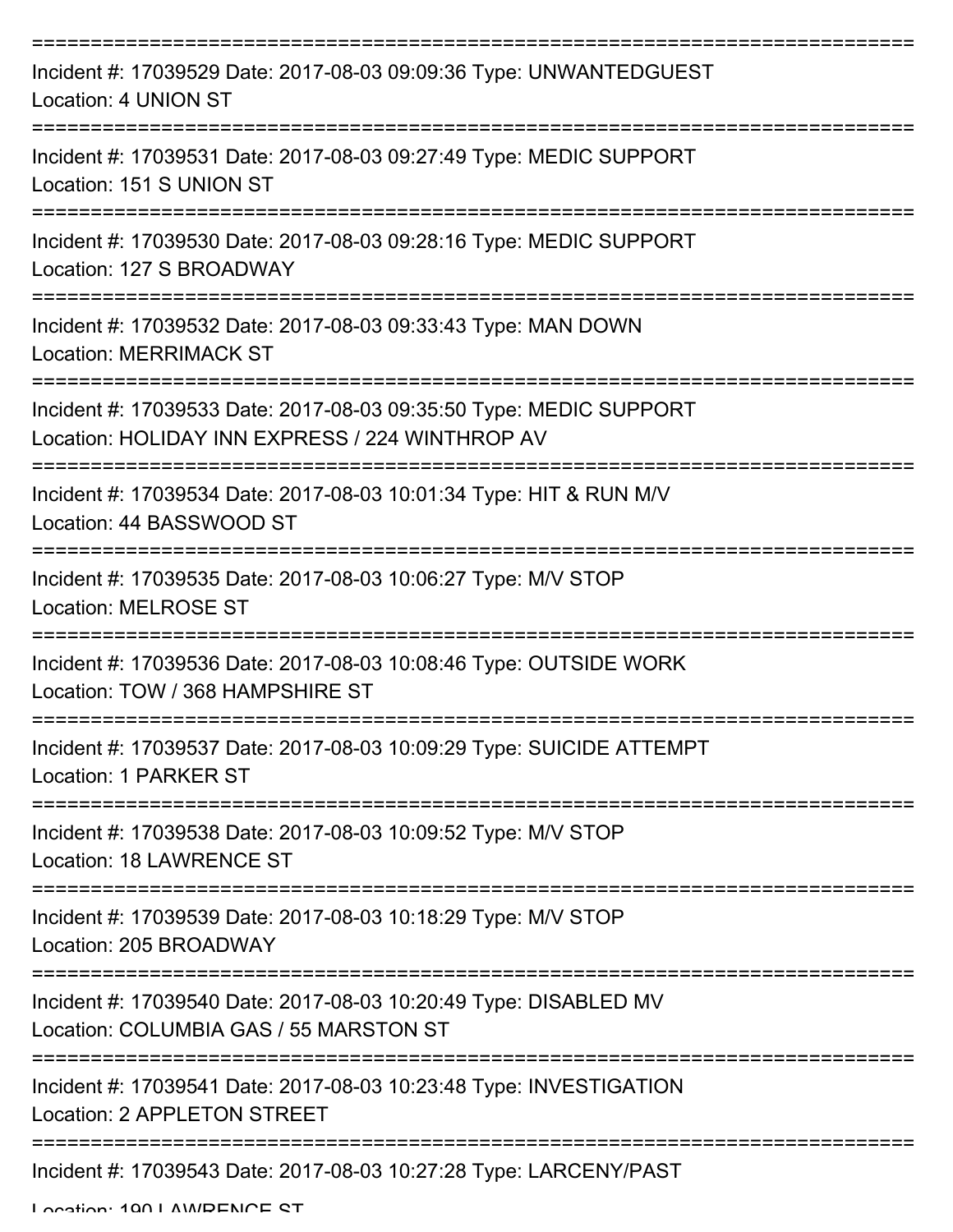| Incident #: 17039542 Date: 2017-08-03 10:28:50 Type: SUS PERS/MV<br>Location: 205 BROADWAY                  |
|-------------------------------------------------------------------------------------------------------------|
| Incident #: 17039544 Date: 2017-08-03 10:36:40 Type: M/V STOP<br>Location: 336 PARK ST                      |
| Incident #: 17039545 Date: 2017-08-03 10:37:09 Type: M/V STOP<br>Location: ESSEX ST & FRANKLIN ST           |
| Incident #: 17039546 Date: 2017-08-03 10:37:57 Type: INVESTIGATION<br>Location: 90 LOWELL ST                |
| Incident #: 17039547 Date: 2017-08-03 10:49:50 Type: M/V STOP<br>Location: MAPLE & LAWRENCE                 |
| Incident #: 17039548 Date: 2017-08-03 11:01:37 Type: WARRANT SERVE<br>Location: 257 BROADWAY                |
| Incident #: 17039549 Date: 2017-08-03 11:09:34 Type: M/V STOP<br>Location: BROADWAY & LOWELL ST             |
| Incident #: 17039550 Date: 2017-08-03 11:16:43 Type: MISSING PERS<br>Location: 194 GARDEN ST                |
| Incident #: 17039551 Date: 2017-08-03 11:18:19 Type: WARRANT SERVE<br>Location: BROADWAY & PARK ST          |
| Incident #: 17039552 Date: 2017-08-03 11:23:51 Type: LARCENY/PAST<br>Location: COMMUNITY AV & PROVIDENCE ST |
| Incident #: 17039553 Date: 2017-08-03 11:25:34 Type: M/V STOP<br>Location: ARLINGTON ST & BASSWOOD ST       |
| Incident #: 17039554 Date: 2017-08-03 11:27:36 Type: SUICIDE ATTEMPT<br>Location: 248 BROADWAY              |
| Incident #: 17039555 Date: 2017-08-03 11:33:51 Type: LARCENY/PAST<br>Location: 374 AMES ST                  |
| Incident #: 17039556 Date: 2017-08-03 11:38:35 Type: M/V STOP<br>Location: 100 FRANKLIN ST                  |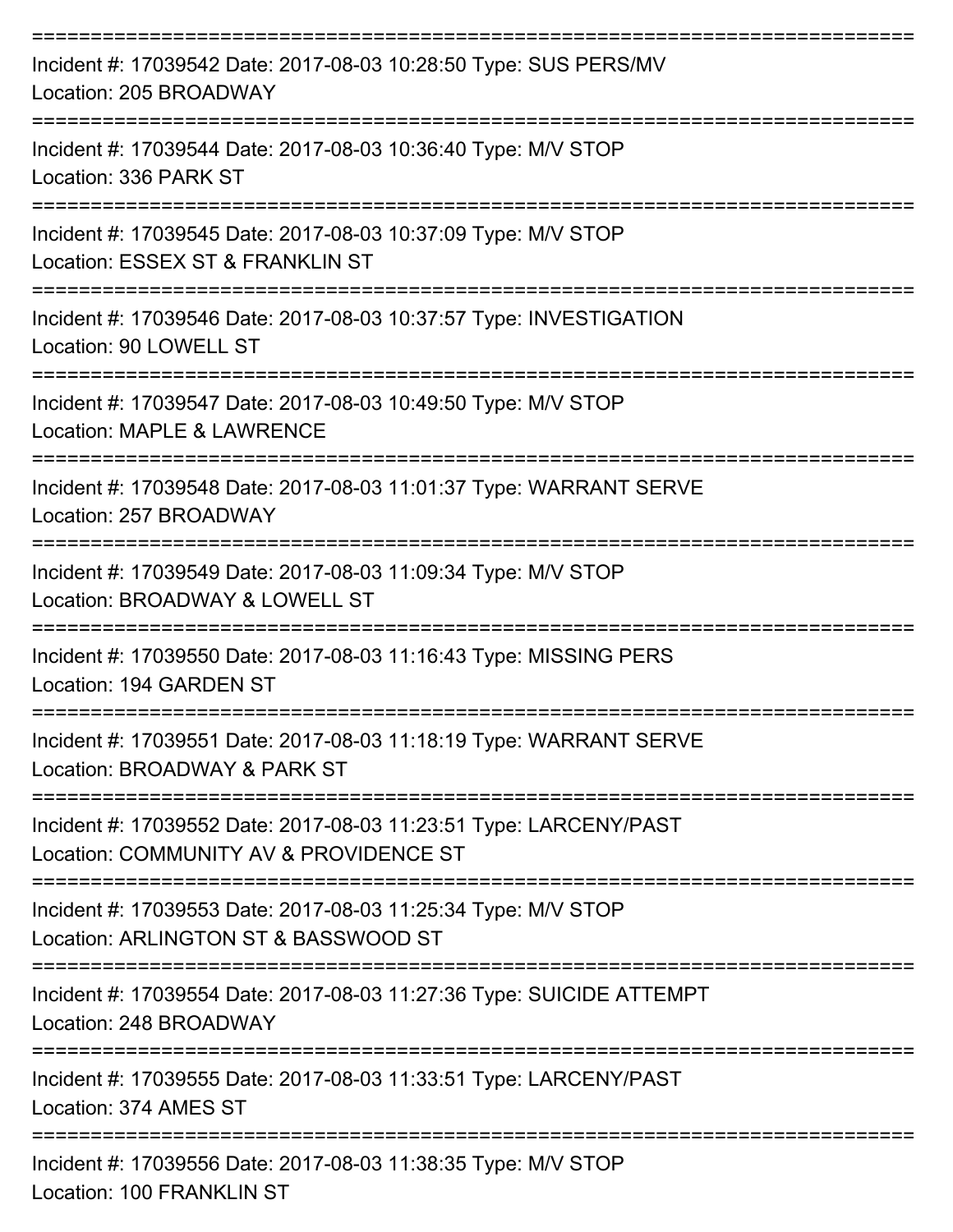| Incident #: 17039557 Date: 2017-08-03 12:04:44 Type: TOW OF M/V<br>Location: TRESPASS / 486 CANAL ST                           |
|--------------------------------------------------------------------------------------------------------------------------------|
| Incident #: 17039558 Date: 2017-08-03 12:08:55 Type: M/V STOP<br>Location: BROADWAY & HAVERHILL ST                             |
| Incident #: 17039559 Date: 2017-08-03 12:09:11 Type: DISTURBANCE<br>Location: 276 HAMPSHIRE ST #1                              |
| Incident #: 17039560 Date: 2017-08-03 12:21:59 Type: LOST PROPERTY<br>Location: CITY HALL / 200 COMMON ST                      |
| Incident #: 17039561 Date: 2017-08-03 12:25:26 Type: SUS PERS/MV<br>Location: 383 HAVERHILL ST<br>:================            |
| Incident #: 17039562 Date: 2017-08-03 12:28:07 Type: M/V STOP<br>Location: COMMON ST & JACKSON ST<br>========================= |
| Incident #: 17039563 Date: 2017-08-03 12:34:58 Type: WARRANT SERVE<br>Location: 50 BROADWAY                                    |
| Incident #: 17039564 Date: 2017-08-03 12:47:52 Type: M/V STOP<br>Location: MERRIMACK ST & S UNION ST                           |
| Incident #: 17039565 Date: 2017-08-03 13:21:10 Type: E911 HANGUP<br>Location: 305 S BROADWAY                                   |
| Incident #: 17039566 Date: 2017-08-03 13:22:32 Type: DISTURBANCE<br>Location: 290 HOWARD ST                                    |
| Incident #: 17039567 Date: 2017-08-03 13:28:03 Type: 209A/VIOLATION<br>Location: 105 FARNHAM ST                                |
| Incident #: 17039568 Date: 2017-08-03 13:35:11 Type: 209A/SERVE<br>Location: 62 KENT ST                                        |
| Incident #: 17039569 Date: 2017-08-03 13:39:05 Type: MEDIC SUPPORT<br>Location: PARKER ST & SALEM ST                           |
| Incident #: 17039570 Date: 2017-08-03 13:49:13 Type: 209A/SERVE<br>Location: 105 FARNHAM ST                                    |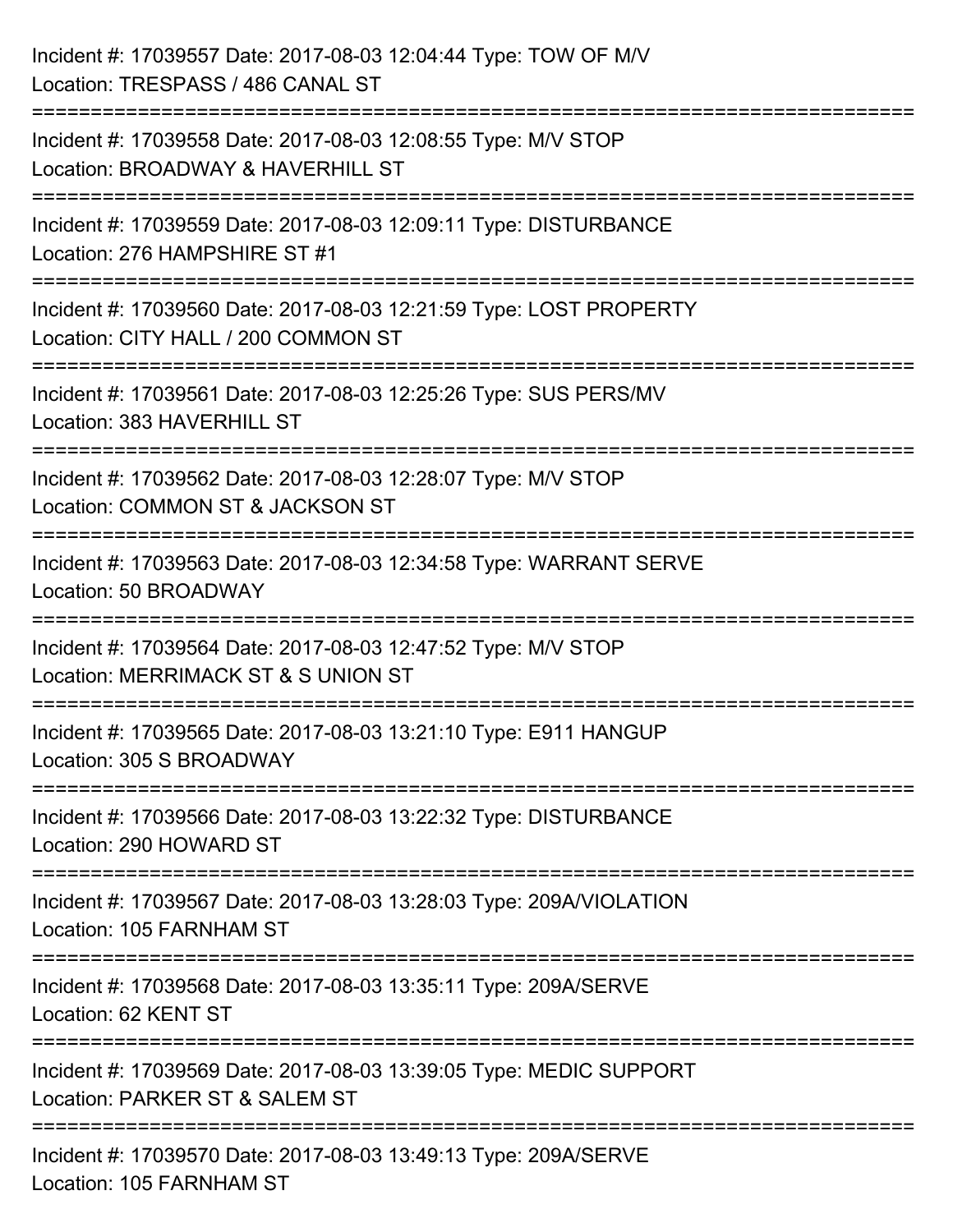| Incident #: 17039571 Date: 2017-08-03 13:50:23 Type: AMBULANCE ASSSI<br>Location: 599 CANAL ST FL 3                    |
|------------------------------------------------------------------------------------------------------------------------|
| Incident #: 17039572 Date: 2017-08-03 13:51:58 Type: M/V STOP<br>Location: CAMBRIDGE ST & WINTHROP AV                  |
| Incident #: 17039573 Date: 2017-08-03 13:56:12 Type: 209A/SERVE<br>Location: 106 BOWDOIN                               |
| Incident #: 17039574 Date: 2017-08-03 14:07:06 Type: AUTO ACC/NO PI<br>Location: 2 CHERRY ST                           |
| Incident #: 17039575 Date: 2017-08-03 14:18:14 Type: COURT DOC SERVE<br>Location: 370 S BROADWAY                       |
| Incident #: 17039576 Date: 2017-08-03 14:31:26 Type: LARCENY/PAST<br>Location: 374 AMES ST                             |
| Incident #: 17039577 Date: 2017-08-03 14:31:56 Type: COURT DOC SERVE<br>Location: 53 BRADFORD ST                       |
| Incident #: 17039578 Date: 2017-08-03 14:35:15 Type: ASSIST FIRE<br>Location: 183 PARKER ST                            |
| Incident #: 17039579 Date: 2017-08-03 14:39:07 Type: M/V STOP<br>Location: 229 EAST HAVERHILL ST                       |
| Incident #: 17039580 Date: 2017-08-03 14:39:45 Type: M/V STOP<br><b>Location: 32 LAWRENCE ST</b>                       |
| Incident #: 17039581 Date: 2017-08-03 14:42:10 Type: MEDIC SUPPORT<br>Location: 334 COMMON ST                          |
| Incident #: 17039582 Date: 2017-08-03 14:43:21 Type: UNWANTEDGUEST<br>Location: 360 BROADWAY<br>---------------------- |
| Incident #: 17039583 Date: 2017-08-03 14:54:17 Type: M/V STOP<br>Location: BROADWAY & TREMONT ST                       |
| Incident #: 17039584 Date: 2017-08-03 15:09:45 Type: MEDIC SUPPORT<br>Location: 298 PROSPECT ST                        |

===========================================================================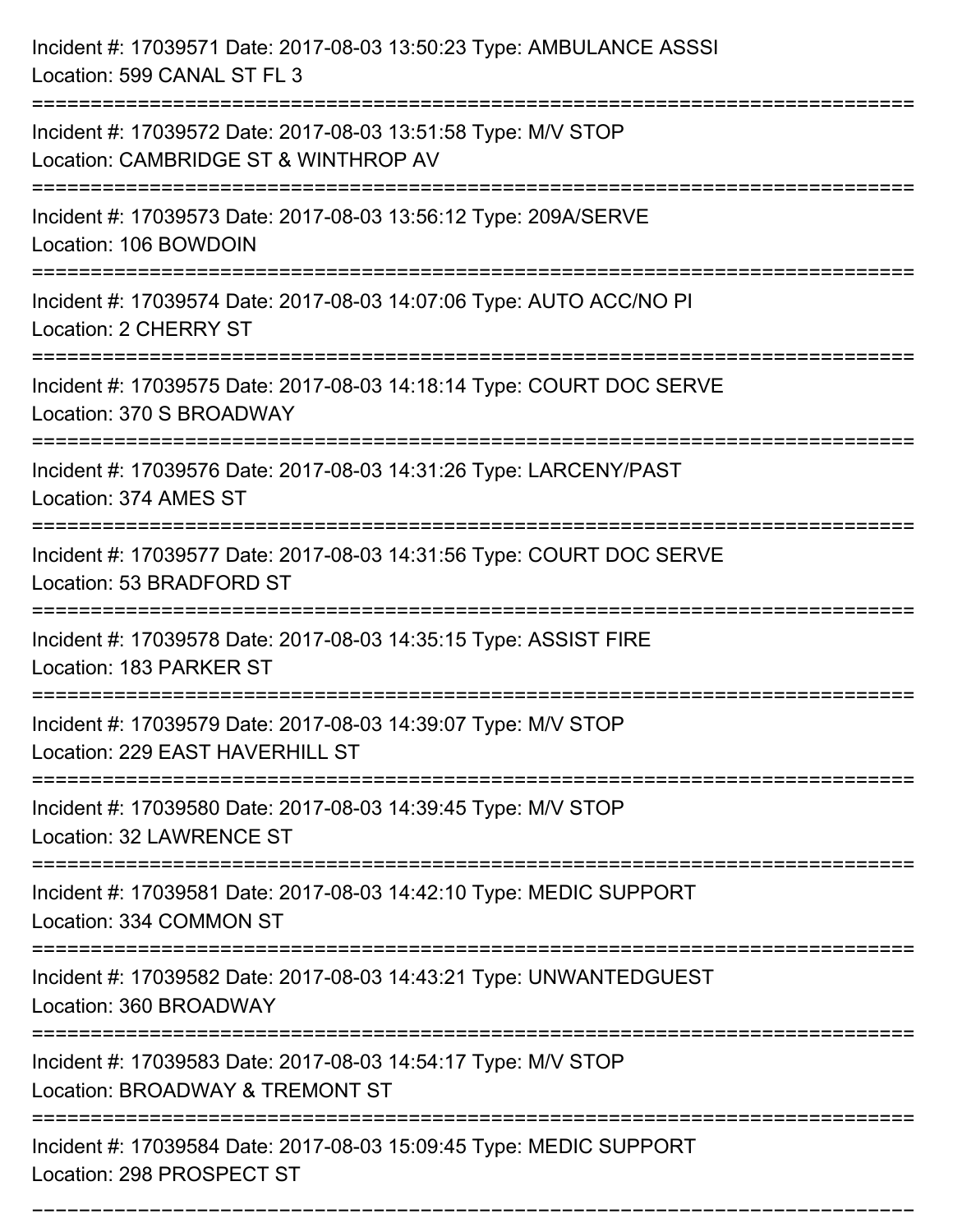| Incident #: 17039585 Date: 2017-08-03 15:24:43 Type: MEDIC SUPPORT<br>Location: 169 WEST ST FL 3                                   |
|------------------------------------------------------------------------------------------------------------------------------------|
| Incident #: 17039586 Date: 2017-08-03 15:27:01 Type: M/V STOP<br>Location: LORING ST & SALEM ST<br>--------------------            |
| Incident #: 17039587 Date: 2017-08-03 15:36:12 Type: FRAUD<br>Location: 4 WEBSTER CT                                               |
| Incident #: 17039588 Date: 2017-08-03 15:54:14 Type: ANIMAL COMPL<br>Location: 20A ALLSTON ST                                      |
| Incident #: 17039589 Date: 2017-08-03 15:58:34 Type: DISTURBANCE<br>Location: 77 S UNION ST                                        |
| Incident #: 17039590 Date: 2017-08-03 16:13:00 Type: INVESTIGATION<br>Location: 170 EVERETT ST                                     |
| -------------------------------------<br>Incident #: 17039591 Date: 2017-08-03 16:21:34 Type: DISTURBANCE<br>Location: 72 WATER ST |
| Incident #: 17039592 Date: 2017-08-03 16:22:12 Type: DOMESTIC/PAST<br>Location: ARLINGTON ST & BROADWAY                            |
| Incident #: 17039593 Date: 2017-08-03 16:42:39 Type: HIT & RUN M/V<br>Location: BROADWAY & N CANAL ST                              |
| Incident #: 17039594 Date: 2017-08-03 16:43:50 Type: LARCENY/PAST<br>Location: 73 WINTHROP AV                                      |
| Incident #: 17039596 Date: 2017-08-03 16:53:16 Type: AUTO ACC/NO PI<br>Location: CVS PHARMACY / 205 S BROADWAY                     |
| Incident #: 17039595 Date: 2017-08-03 16:53:49 Type: MISSING PERS<br>Location: 30 PHILLIPS ST                                      |
| Incident #: 17039597 Date: 2017-08-03 17:04:26 Type: DOMESTIC/PROG<br>Location: 70 GENERAL ST                                      |
| Incident #: 17039598 Date: 2017-08-03 17:15:10 Type: MAL DAMAGE<br>Location: COMMON ST & LAWRENCE ST                               |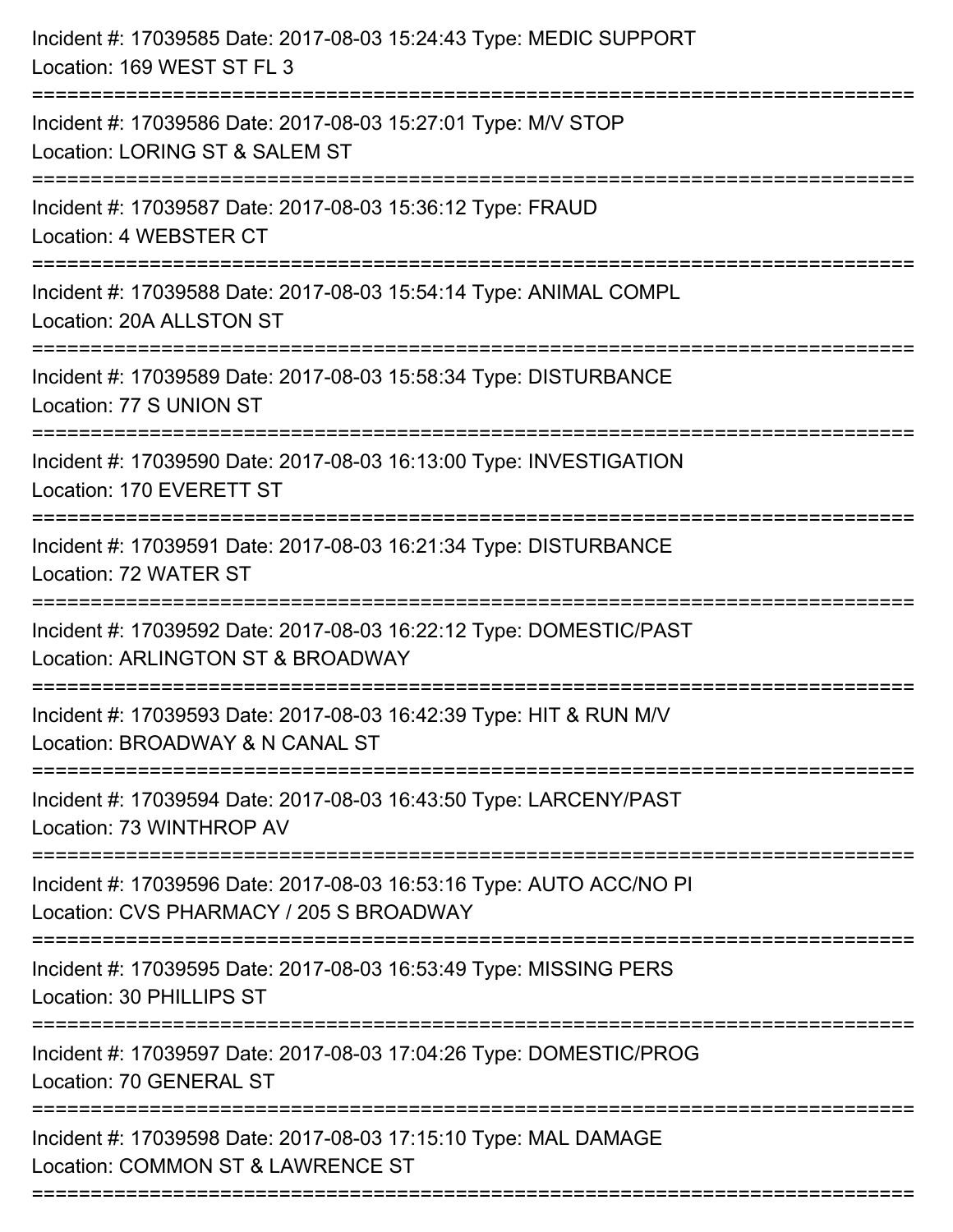Location: 25 FERRY ST

| Incident #: 17039600 Date: 2017-08-03 18:03:46 Type: M/V STOP<br>Location: BRADFORD ST & HAMPSHIRE ST |
|-------------------------------------------------------------------------------------------------------|
| Incident #: 17039601 Date: 2017-08-03 18:12:00 Type: MAL DAMAGE<br>Location: 61 E DALTON ST           |
| Incident #: 17039602 Date: 2017-08-03 18:21:24 Type: ASSSIT OTHER PD<br>Location: 17 KENDALL ST       |
| Incident #: 17039603 Date: 2017-08-03 18:24:02 Type: M/V STOP<br>Location: AMES ST & BUTLER ST        |
| Incident #: 17039604 Date: 2017-08-03 18:28:10 Type: DISORDERLY<br>Location: SHAWSHEEN PARK / null    |
| Incident #: 17039605 Date: 2017-08-03 18:31:17 Type: M/V STOP<br>Location: LAWRENCE ST & LOWELL ST    |
| Incident #: 17039606 Date: 2017-08-03 18:32:55 Type: INVEST CONT<br>Location: 214 ANDOVER ST          |
| Incident #: 17039607 Date: 2017-08-03 18:45:24 Type: M/V STOP<br>Location: COMMON ST & NEWBURY ST     |
| Incident #: 17039608 Date: 2017-08-03 18:46:48 Type: ANIMAL COMPL<br>Location: 4 GREENWOOD ST         |
| Incident #: 17039609 Date: 2017-08-03 18:50:13 Type: MV/BLOCKING<br>Location: 34 FULTON ST            |
| Incident #: 17039610 Date: 2017-08-03 19:01:38 Type: M/V STOP<br>Location: BROADWAY & ESSEX ST        |
| Incident #: 17039611 Date: 2017-08-03 19:07:10 Type: NOISE ORD<br>Location: SUMMER ST & UNION ST      |
| Incident #: 17039612 Date: 2017-08-03 19:19:38 Type: FIGHT<br>Location: 97 WEARE ST                   |
|                                                                                                       |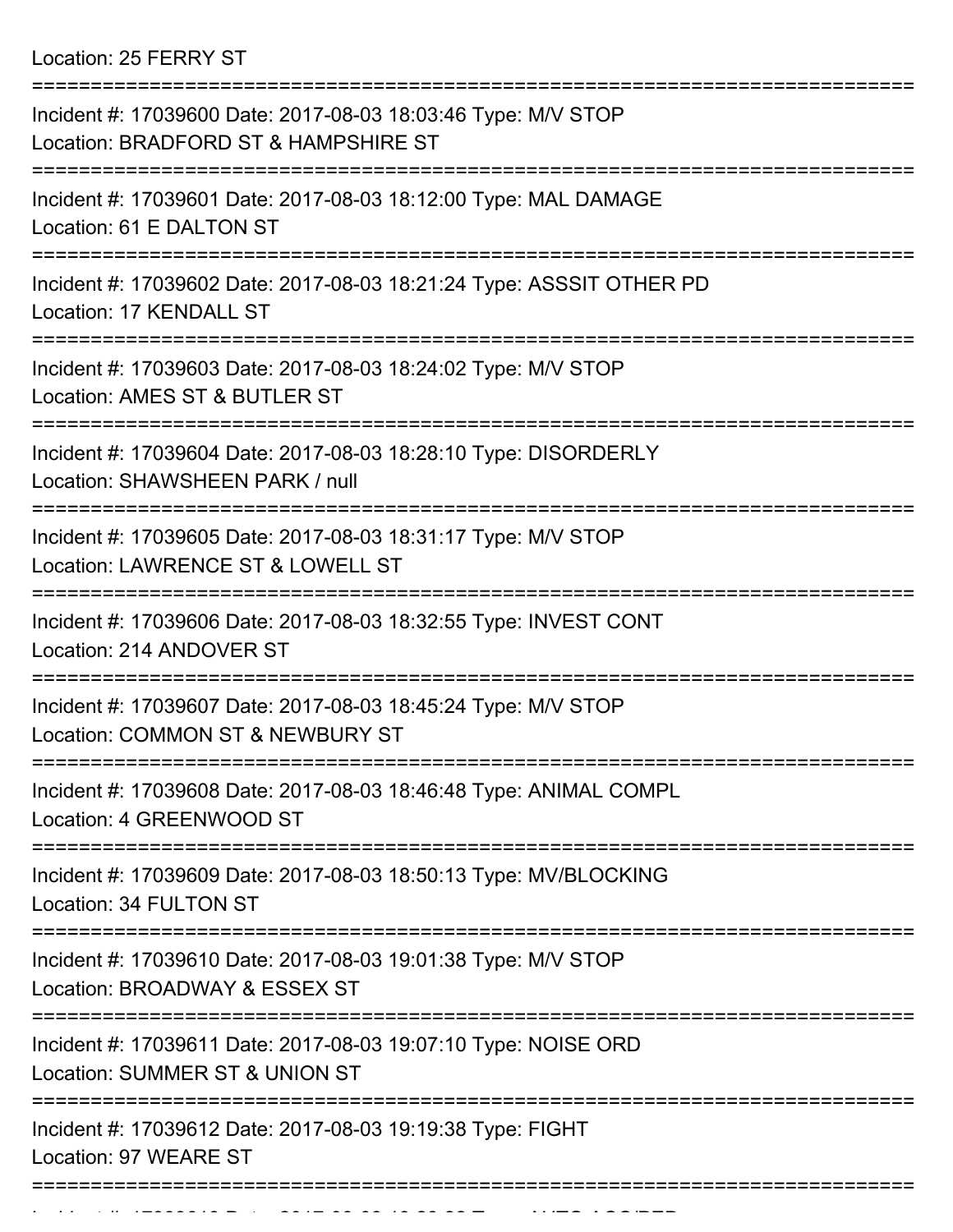| Location: HAFFNERS GAS STATION / 469 HAVERHILL ST                                                                                                      |
|--------------------------------------------------------------------------------------------------------------------------------------------------------|
| Incident #: 17039614 Date: 2017-08-03 19:33:45 Type: M/V STOP<br>Location: E HAVERHILL ST & HIGH ST<br>=============================                   |
| Incident #: 17039615 Date: 2017-08-03 19:37:13 Type: LARCENY/PAST<br>Location: 169 HAVERHILL ST #3 FL 2                                                |
| Incident #: 17039616 Date: 2017-08-03 19:40:41 Type: 209A/VIOLATION<br>Location: 112 MARSTON ST #105<br>===========================                    |
| Incident #: 17039617 Date: 2017-08-03 19:43:24 Type: M/V STOP<br>Location: BROADWAY & ESSEX ST                                                         |
| Incident #: 17039618 Date: 2017-08-03 19:46:35 Type: GENERAL SERV<br>Location: 36 STEVENS ST                                                           |
| Incident #: 17039619 Date: 2017-08-03 19:49:00 Type: MAN DOWN<br>Location: FALLS BRIDGE / null                                                         |
| Incident #: 17039620 Date: 2017-08-03 19:55:56 Type: LARCENY/PAST<br>Location: 39 BEACON ST<br>===================================<br>---------------- |
| Incident #: 17039621 Date: 2017-08-03 20:01:53 Type: M/V STOP<br>Location: BROADWAY & ESSEX ST                                                         |
| Incident #: 17039622 Date: 2017-08-03 20:02:54 Type: DISORDERLY<br>Location: SANTANDER / ESSEX                                                         |
| Incident #: 17039623 Date: 2017-08-03 20:04:45 Type: MISSING PERS<br>Location: 473 ESSEX ST #12                                                        |
| Incident #: 17039624 Date: 2017-08-03 20:08:06 Type: NOISE ORD<br>Location: SOUTH LAWRENCE EAST SCHOOL / 165 CRAWFORD ST                               |
| Incident #: 17039625 Date: 2017-08-03 20:25:16 Type: M/V STOP<br>Location: MELROSE ST & WATER ST                                                       |
| Incident #: 17039626 Date: 2017-08-03 20:28:03 Type: NOISE ORD<br>Location: 481 HAVERHILL ST                                                           |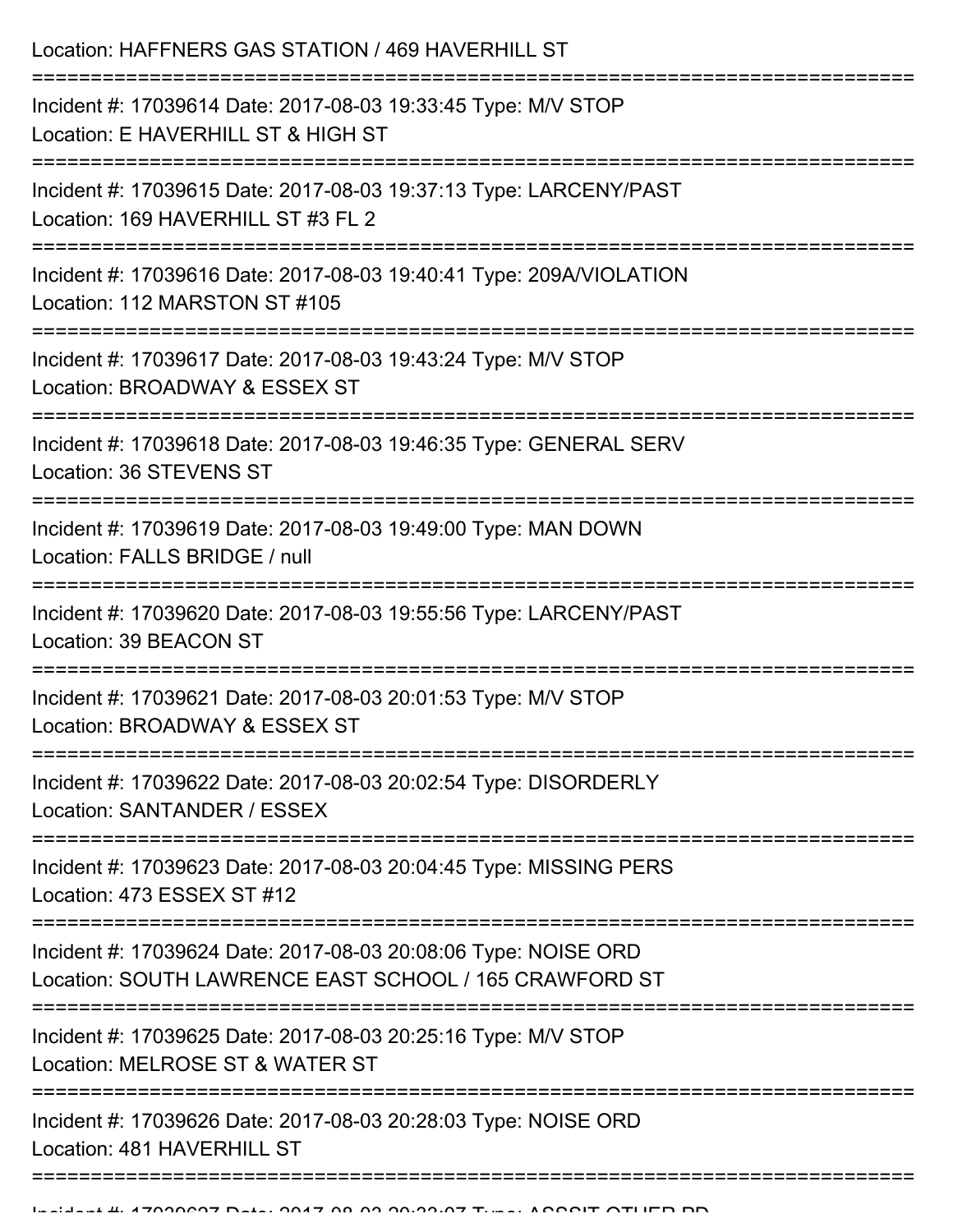Location: 104 MARSTON ST

=========================================================================== Incident #: 17039628 Date: 2017-08-03 20:34:30 Type: M/V STOP Location: BROOK ST & NEWBURY ST =========================================================================== Incident #: 17039629 Date: 2017-08-03 20:36:20 Type: DISTURBANCE Location: 102 AUBURN ST =========================================================================== Incident #: 17039630 Date: 2017-08-03 20:39:37 Type: GUN CALL Location: BAILEY ST & SHAWSHEEN RD =========================================================================== Incident #: 17039631 Date: 2017-08-03 21:05:42 Type: M/V STOP Location: BROOK ST & NEWBURY ST =========================================================================== Incident #: 17039632 Date: 2017-08-03 21:10:50 Type: 911 HANG UP Location: 96 WILLOW ST FL 3 =========================================================================== Incident #: 17039633 Date: 2017-08-03 21:18:27 Type: NOISE ORD Location: 8 WENDELL ST =========================================================================== Incident #: 17039634 Date: 2017-08-03 21:27:16 Type: SHOTS FIRED Location: ALDER ST & POPLAR ST =========================================================================== Incident #: 17039635 Date: 2017-08-03 21:37:12 Type: AUTO ACC/PI Location: S UNION ST & WINTHROP AV =========================================================================== Incident #: 17039636 Date: 2017-08-03 21:44:53 Type: NOISE ORD Location: 100 HAWTHORNE WAY =========================================================================== Incident #: 17039637 Date: 2017-08-03 21:49:58 Type: NOISE ORD Location: 232 BAILEY ST =========================================================================== Incident #: 17039639 Date: 2017-08-03 21:55:31 Type: SHOTS FIRED Location: BLAKELIN ST & MANCHESTER ST =========================================================================== Incident #: 17039638 Date: 2017-08-03 21:55:39 Type: RECOV/STOL/MV Location: AUBURN ST & HAMPSHIRE ST =========================================================================== Incident #: 17039640 Date: 2017-08-03 21:58:17 Type: NOISE ORD Location: 61 AVON ST ===========================================================================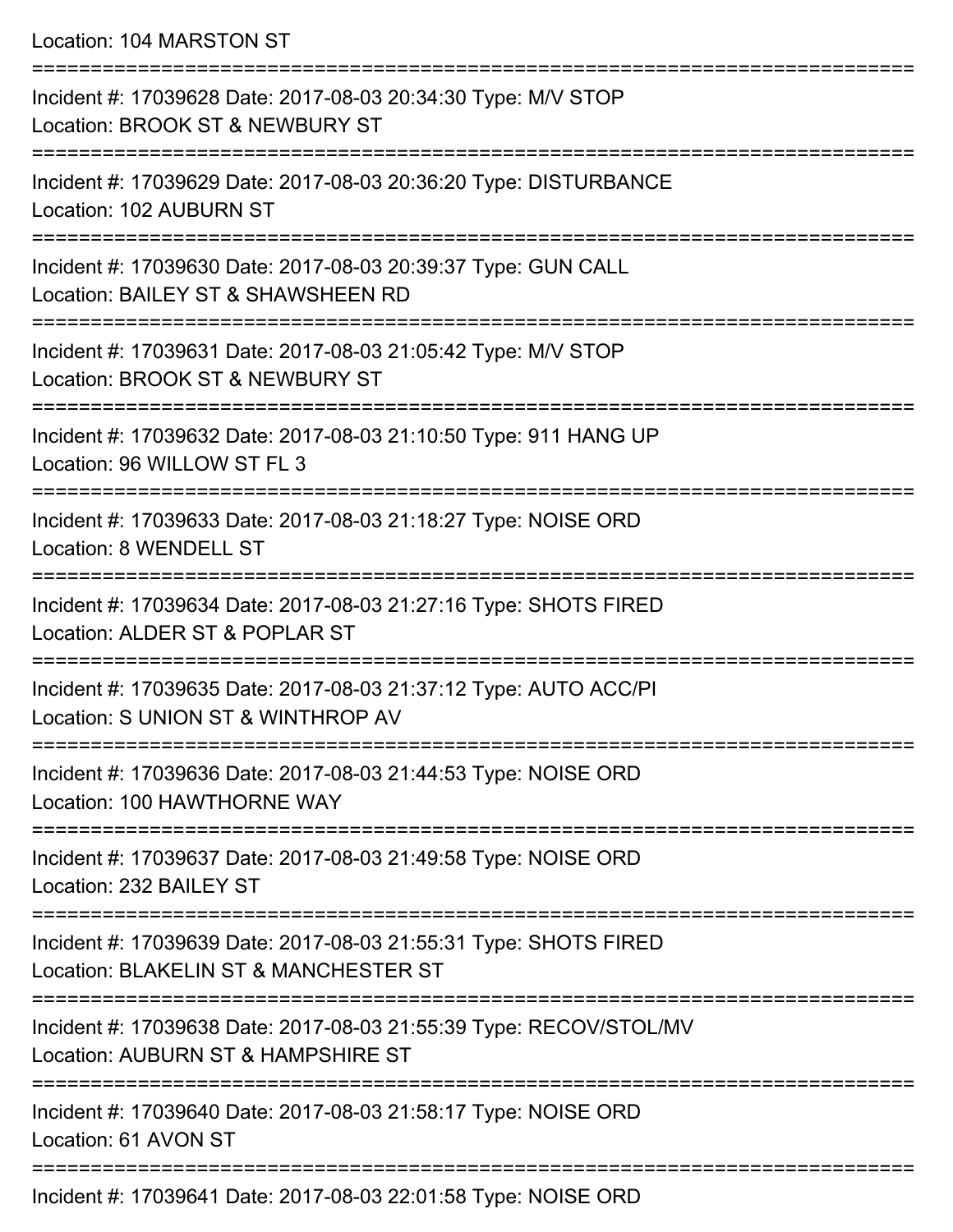| Incident #: 17039642 Date: 2017-08-03 22:02:41 Type: M/V STOP<br>Location: 242 BROADWAY                     |
|-------------------------------------------------------------------------------------------------------------|
| Incident #: 17039643 Date: 2017-08-03 22:08:58 Type: SUS PERS/MV<br>Location: 88 KNOX ST                    |
| Incident #: 17039644 Date: 2017-08-03 22:16:28 Type: SUS PERS/MV<br>Location: 315 SALEM ST #B               |
| Incident #: 17039645 Date: 2017-08-03 22:19:43 Type: DISTURBANCE<br>Location: 44 GREENFIELD ST              |
| Incident #: 17039646 Date: 2017-08-03 22:21:08 Type: NOISE ORD<br>Location: 100 HAWTHORNE WAY               |
| Incident #: 17039647 Date: 2017-08-03 22:24:09 Type: M/V STOP<br>Location: COMMONWEALTH DR & MARSTON ST     |
| Incident #: 17039648 Date: 2017-08-03 22:35:28 Type: UNWANTEDGUEST<br>Location: 374 AMES ST                 |
| Incident #: 17039649 Date: 2017-08-03 23:07:06 Type: ALARM/BURG<br>Location: HELEN CLEANERS / 313 BROADWAY  |
| Incident #: 17039650 Date: 2017-08-03 23:09:41 Type: ALARM/BURG<br>Location: MARIA ALCANTARA / 530 BROADWAY |
| Incident #: 17039651 Date: 2017-08-03 23:14:31 Type: M/V STOP<br>Location: CHESTNUT ST & SHORT ST           |
| Incident #: 17039652 Date: 2017-08-03 23:33:58 Type: NOISE ORD<br>Location: 22 UNION ST                     |
| Incident #: 17039653 Date: 2017-08-03 23:43:43 Type: M/V STOP<br>Location: ESSEX ST & JACKSON ST            |
| Incident #: 17039654 Date: 2017-08-03 23:46:22 Type: AUTO ACC/NO PI<br>Location: 189 WEST ST                |
|                                                                                                             |